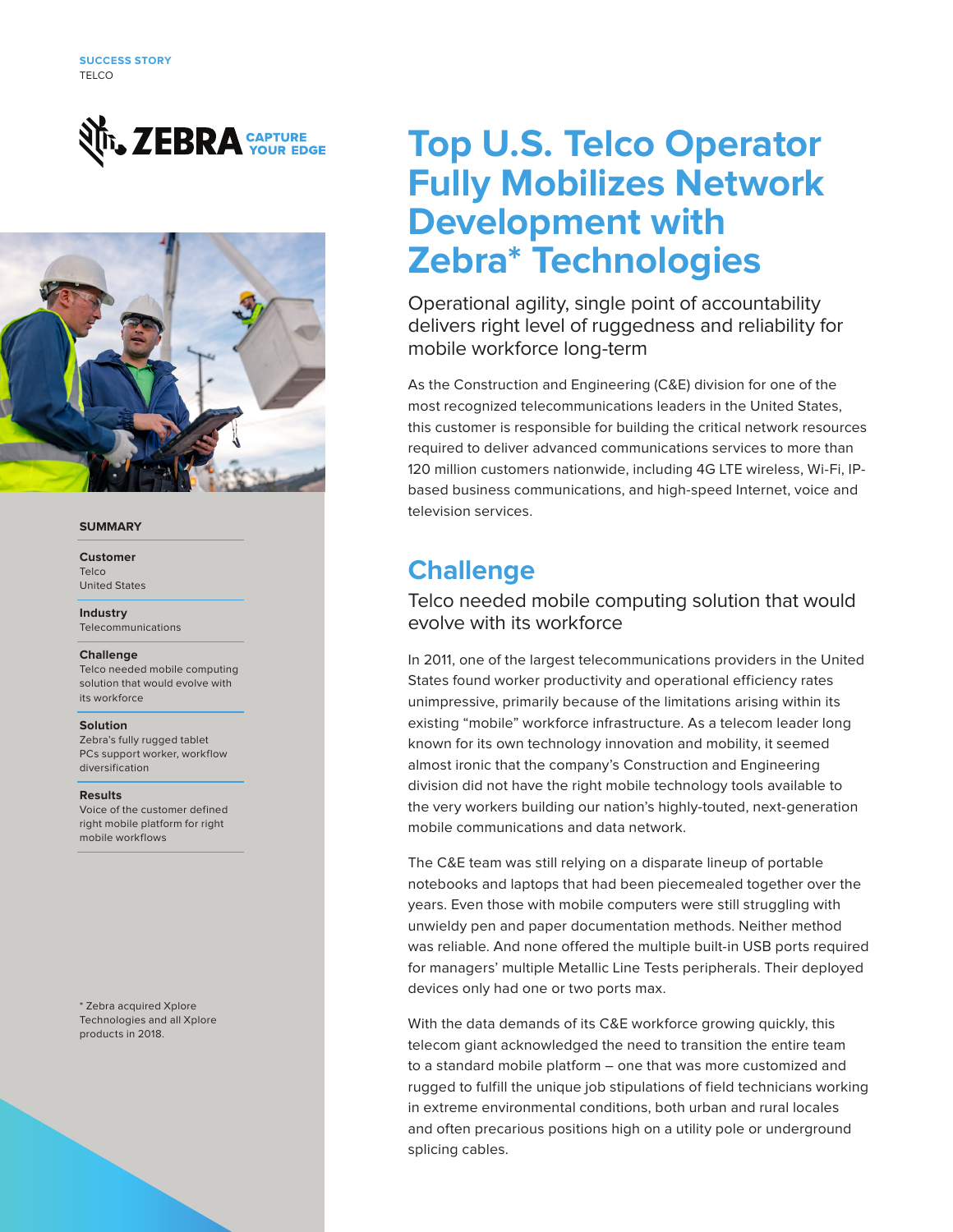While a single vendor solution was going to prove ideal to achieving a consistent IT experience, this telecom provider also realized that the device deployed would have to wholly support the very different, yet critical, workflow requirements of the 6,000 cable splicing technicians and their managers responsible for building its nationwide copper and fiber networks.

These requirements were not going to be filled in totality with the off-the-shelf devices they had previously considered. All the mobile computing platforms they tested were lacking in either processing power, rugged survivability or true mobility – until Zebra Technologies' ultra-rugged tablet PC.

## **Solution**

### Zebra's fully rugged and ultra rugged tablets support worker, workflow diversification

After rigorous testing, the Zebra ultra-rugged tablet clearly emerged as the first mobility solution purpose-built for splicing technicians that frequently work in physically demanding and dust-ridden environments, such as manholes and construction sites, as well as managers responsible for heavy data input tasks in the field.

"The Zebra tablet that we originally deployed in 2011 was, environmentally, the strongest machine on the planet," explained the customer.

Not only did the tablet PC demonstrate its ultra-rugged strength after surviving submersion in a lake, a dishwasher cycle and drops from incredible heights, but Zebra as a company proved its strength in listening to customers' ideas and designing quality mobile solutions that address emerging needs. In fact, Zebra was the only technology provider willing to think "outside the box" to progress its mobile platform capabilities in concert with the customer's evolving work environment.

Given that the C&E division re-evaluates its mobile workforce technology every three years, the telecom leader was given a proactive voice in the development of Zebra's product roadmap and played an influential role in the design of today's next-generation fully rugged tablet.

"In fact, Zebra was the only technology provider willing to think "outside the box" to progress its mobile platform capabilities in concert with the customer's evolving work environment."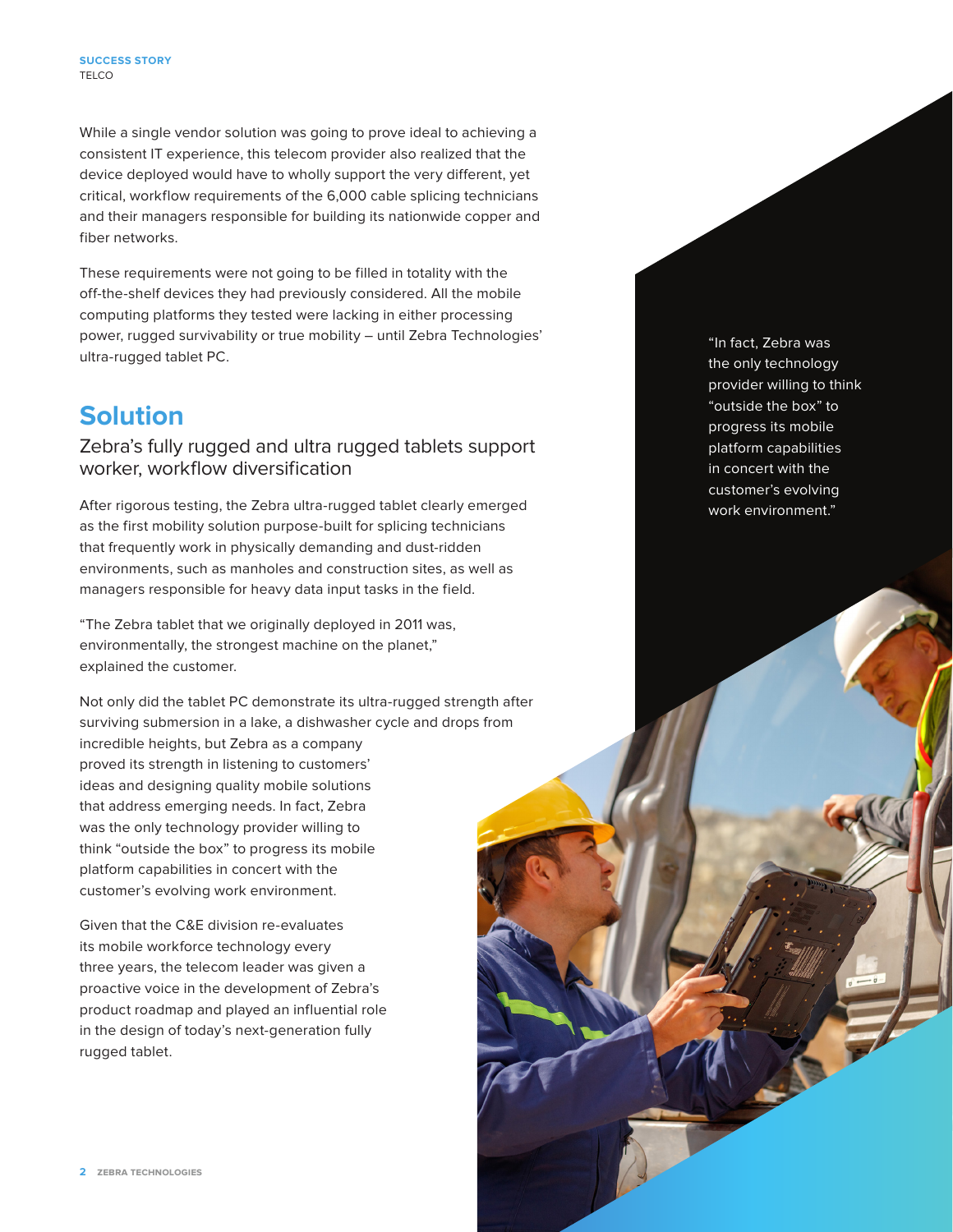In 2012 and 2013, the company pooled engineering and sales resources to conduct field testing and identify ways to improve tablet usability, and therefore increase tablet use and productivity, while in the field.

A new tablet criteria was defined to safeguard ruggedness levels while adding more processing power to satisfy heavier data loads in a smaller, lighter-weight, and lower-cost form factor equally appropriate for the field, vehicle and office.

In 2014 and 2015, the telecom operator replaced all of its ultra-rugged tablets with the newer-generation fully rugged tablet computer, to include screen protectors and vehicle docks.

While these were the only tablets on the market to guarantee IP6x ratings – and among the few rugged solutions to deliver mandatory True Serial Cable ports for Metallic Line Testing alongside an RJ-45 port and multiple USB ports – what drove the fast transition to the Zebra fully rugged tablet was its ability to satisfy emerging computational requirements and emulate a desktop work environment in the field.

The Zebra tablet employed Intel's® latest generation processor, which enabled long-term expansion of the telco's heavy data applications, including the CAD thick client app often used by managers.

## **Results**

## Voice of the customer defined right mobile platform for right mobile workflows

Zebra demonstrated through two generations of rugged mobility platforms that it could consistently deliver on every single criteria outlined by the customer. The telecom leader no longer had to pick and choose which features were most important; they now had them all in a single solution, with a single point of accountability, which would be relevant to both C&E technicians and managers for many years.

In fact, both C&E managers and technicians each realized at least 15 minutes daily of increased efficiencies once they began using the time reporting application alone on their Zebra tablets. They no longer had to wait their turn at the finite number of central garage kiosks at the end of their shift to unload equipment and perform daily time reporting. The full-time access they gained on the tablets to complete real-time job activities, including job closeouts, translated to more onsite efficiencies that allowed them to clock out on time.

"The Zebra XC5 tablet that we originally deployed in 2011 was, environmentally, the strongest machine on the planet."